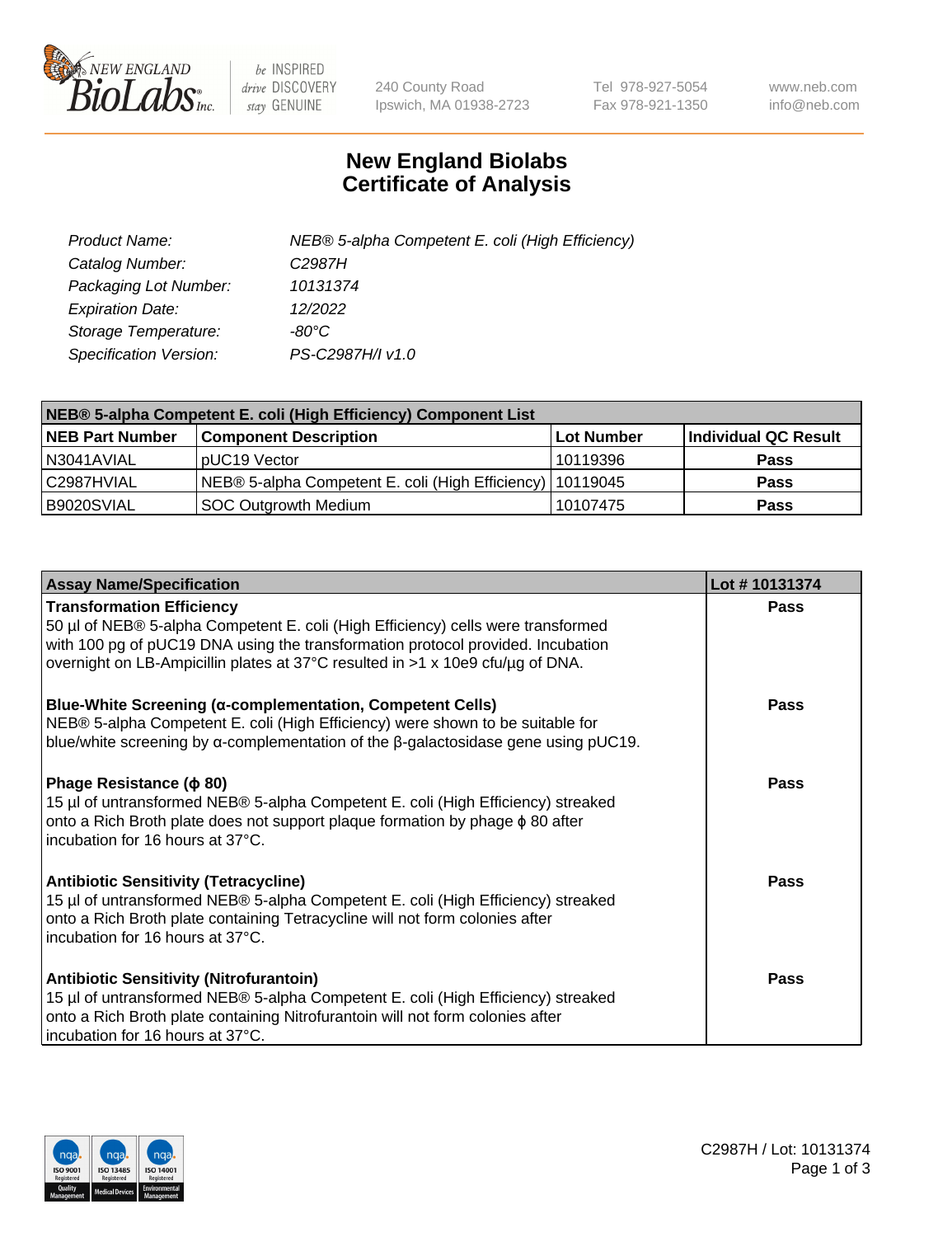

be INSPIRED drive DISCOVERY stay GENUINE

240 County Road Ipswich, MA 01938-2723 Tel 978-927-5054 Fax 978-921-1350

www.neb.com info@neb.com

| <b>Assay Name/Specification</b>                                                                                                                                                                                                                            | Lot #10131374 |
|------------------------------------------------------------------------------------------------------------------------------------------------------------------------------------------------------------------------------------------------------------|---------------|
| <b>Antibiotic Sensitivity (Spectinomycin)</b><br>15 µl of untransformed NEB® 5-alpha Competent E. coli (High Efficiency) streaked<br>onto a Rich Broth plate containing Spectinomycin will not form colonies after<br>incubation for 16 hours at 37°C.     | Pass          |
| <b>Antibiotic Sensitivity (Streptomycin)</b><br>15 µl of untransformed NEB® 5-alpha Competent E. coli (High Efficiency) streaked<br>onto a Rich Broth plate containing Streptomycin will not form colonies after<br>incubation for 16 hours at 37°C.       | Pass          |
| <b>Antibiotic Sensitivity (Chloramphenicol)</b><br>15 µl of untransformed NEB® 5-alpha Competent E. coli (High Efficiency) streaked<br>onto a Rich Broth plate containing Chloramphenicol will not form colonies after<br>incubation for 16 hours at 37°C. | Pass          |
| <b>Antibiotic Sensitivity (Chloramphenicol)</b><br>15 µl of untransformed NEB® 5-alpha Competent E. coli (High Efficiency) streaked<br>onto a Rich Broth plate containing Chloramphenicol will not form colonies after<br>incubation for 16 hours at 37°C. | Pass          |
| <b>Antibiotic Sensitivity (Kanamycin)</b><br>15 µl of untransformed NEB® 5-alpha Competent E. coli (High Efficiency) streaked<br>onto a Rich Broth plate containing Kanamycin will not form colonies after incubation<br>for 16 hours at $37^{\circ}$ C.   | Pass          |
| <b>Antibiotic Sensitivity (Ampicillin)</b><br>15 µl of untransformed NEB® 5-alpha Competent E. coli (High Efficiency) streaked<br>onto a Rich Broth plate containing Ampicillin will not form colonies after<br>incubation for 16 hours at 37°C.           | Pass          |

This product has been tested and shown to be in compliance with all specifications.

One or more products referenced in this document may be covered by a 3rd-party trademark. Please visit <www.neb.com/trademarks>for additional information.